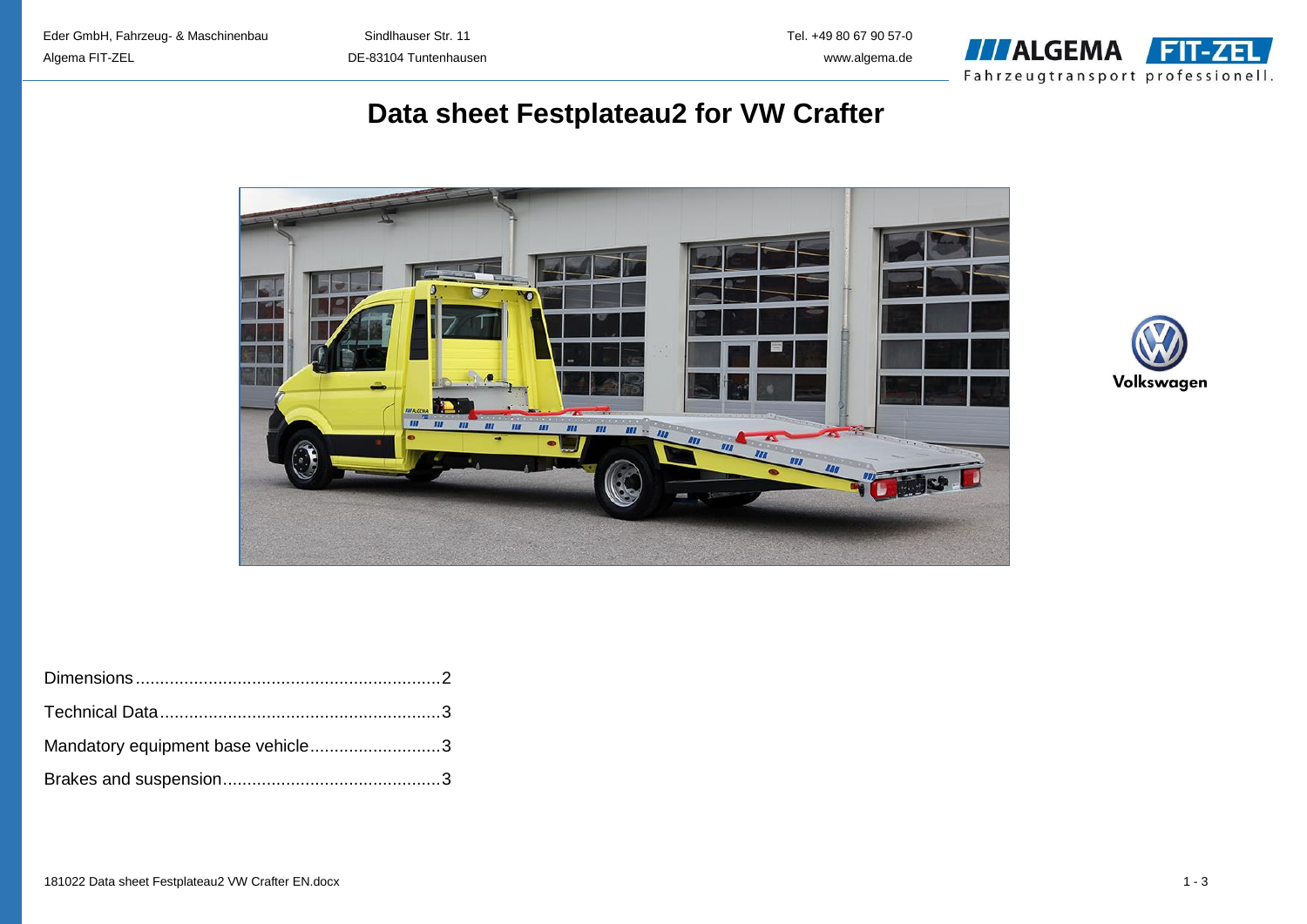# **Data sheet Festplateau2 for VW Crafter**









**THALGEMA FIT-ZEL** Fahrzeugtransport professionell.